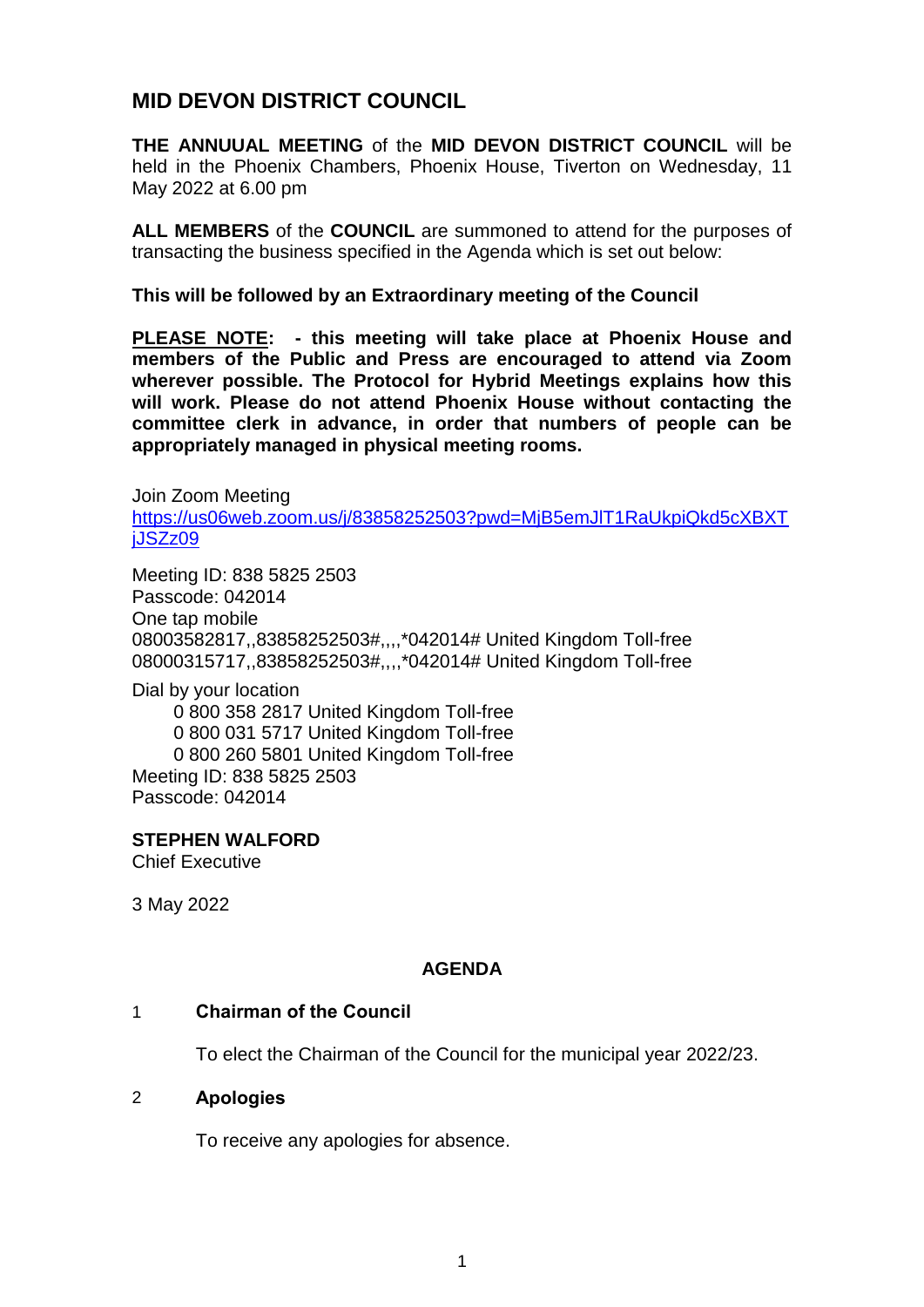## 3 **Minutes** *(Pages 5 - 12)*

To approve as a correct record the Minutes of the Meeting of Council held on 27 April 2022.

## 4 **Vice Chairman of the Council**

To elect the Vice Chairman of the Council for the municipal year 2022/23.

## 5 **Chairman of the Scrutiny Committee**

To elect the Chairman of the Scrutiny Committee for the municipal year 2022/23.

## 6 **Allocation of seats and appointment of of Members to Committees, Policy Development Groups and politically proportioned Working Groups**

To consider the seat allocation report and to appoint members to the various bodies. (To follow)

## 7 **Appointments to Outside Bodies** *(Pages 13 - 14)*

To consider the list of appointments to outside bodies and seek representatives to the vacant positions available.

## 8 **Scheme of Delegations**

To agree the existing scheme of delegations as set out in Part 3 of the Constitution. (The Scheme of Delegation sets out the levels of decision making within the Council, outlining those to be made by Council, the Cabinet, individual Cabinet Members, those Committees with regulatory functions and officers).

## 9 **Programme of Meetings**

To approve the programme of ordinary meetings of the Council for the year 2022/23:

6 July 2022 31 August 2022 26 October 2022 14 December 2022 22 February 2022 26 April 2022